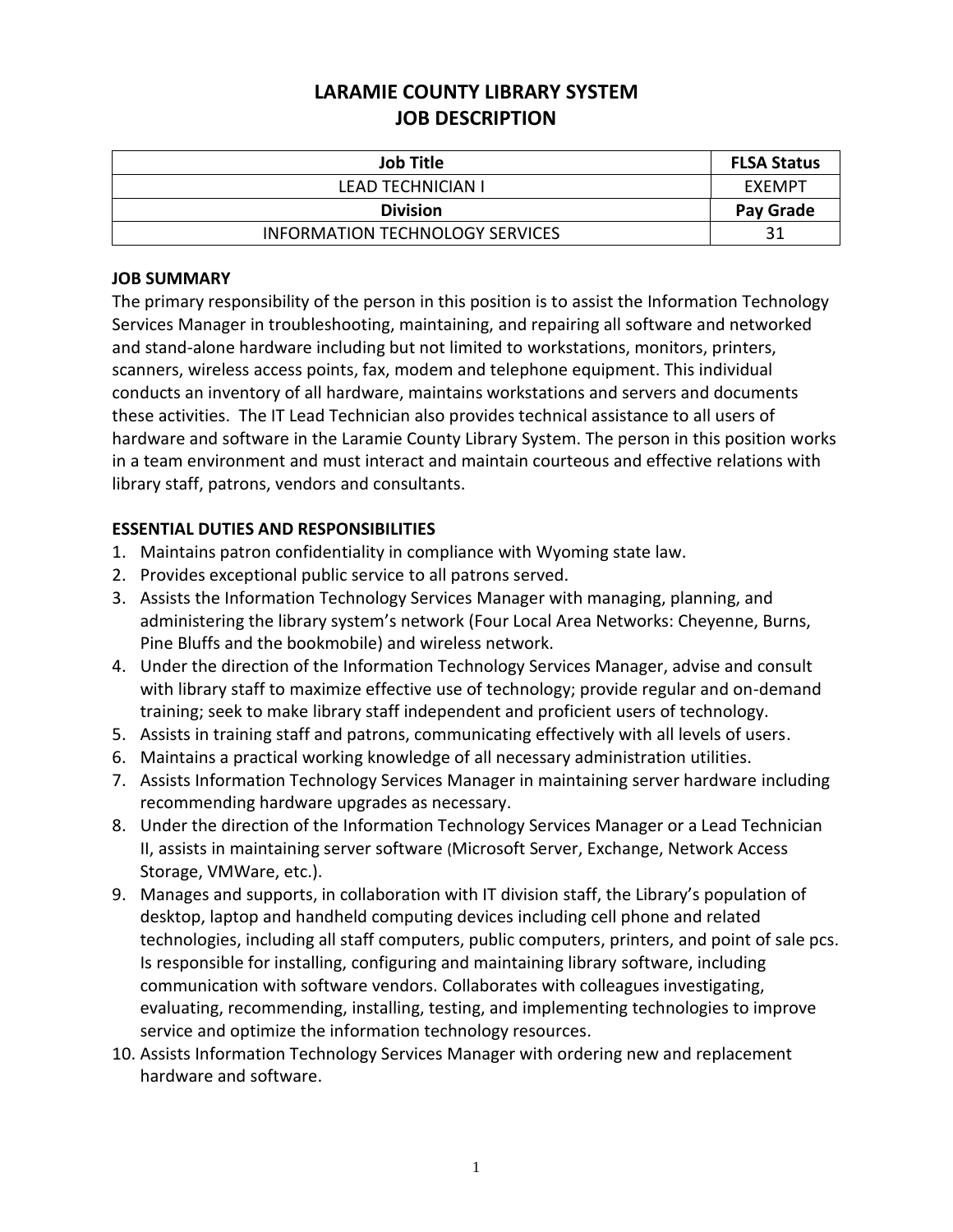# **LARAMIE COUNTY LIBRARY SYSTEM JOB DESCRIPTION**

| <b>Job Title</b>                       | <b>FLSA Status</b> |
|----------------------------------------|--------------------|
| LEAD TECHNICIAN I                      | EXEMPT             |
| <b>Division</b>                        | Pay Grade          |
| <b>INFORMATION TECHNOLOGY SERVICES</b> |                    |

- 11. Under the direction of the Information Technology Services Manager or a Lead Technician II, develops training and documentation to share with division, library staff and/or the general public.
- 12. Maintains an understanding of remote access and remote management. Maintains a working knowledge of network protocols.
- 13. Assists in maintaining infrastructure devices including Meraki switches, a firewall and a filter.
- 14. Assists in telephone maintenance by troubleshooting Voice over IP Telephone System and by assisting users with telephone issues.
- 15. Manages assigned projects efficiently
- 16. Volunteers for projects to ensure workload is shared appropriately
- 17. Assists in keeping accurate records including but not limited to:
	- a. PC maintenance
	- b. Network maps
	- c. Baselines of all servers and core network equipment (router, firewall, etc.)
	- d. Inventory
	- e. Backup
	- f. Network statistics
- 18. Works as on-call support in rotation with other IT staff
- 19. Supports wireless technologies
- 20. Supports AV equipment in the meeting rooms
- 21. Maintains an inventory of replacement parts.
- 22. Keeps current on new technologies (hardware and software) and discusses possible trends with network team.
- 23. Maintains relevant certification.
- 24. Works effectively with consultants, the state library, and vendors.
- 25. Serves on library committees as appointed.
- 26. Works Greeter Desk as assigned.
- 27. Works Computer Center help desk as assigned.
- 28. Performs other related and necessary duties as assigned.

## **MINIMUM REQUIREMENTS**

- Associate degree from an accredited college and
- 3 years of relevant experience and
- CompTIA A+ or
- The equivalent combination of education, experience and certification